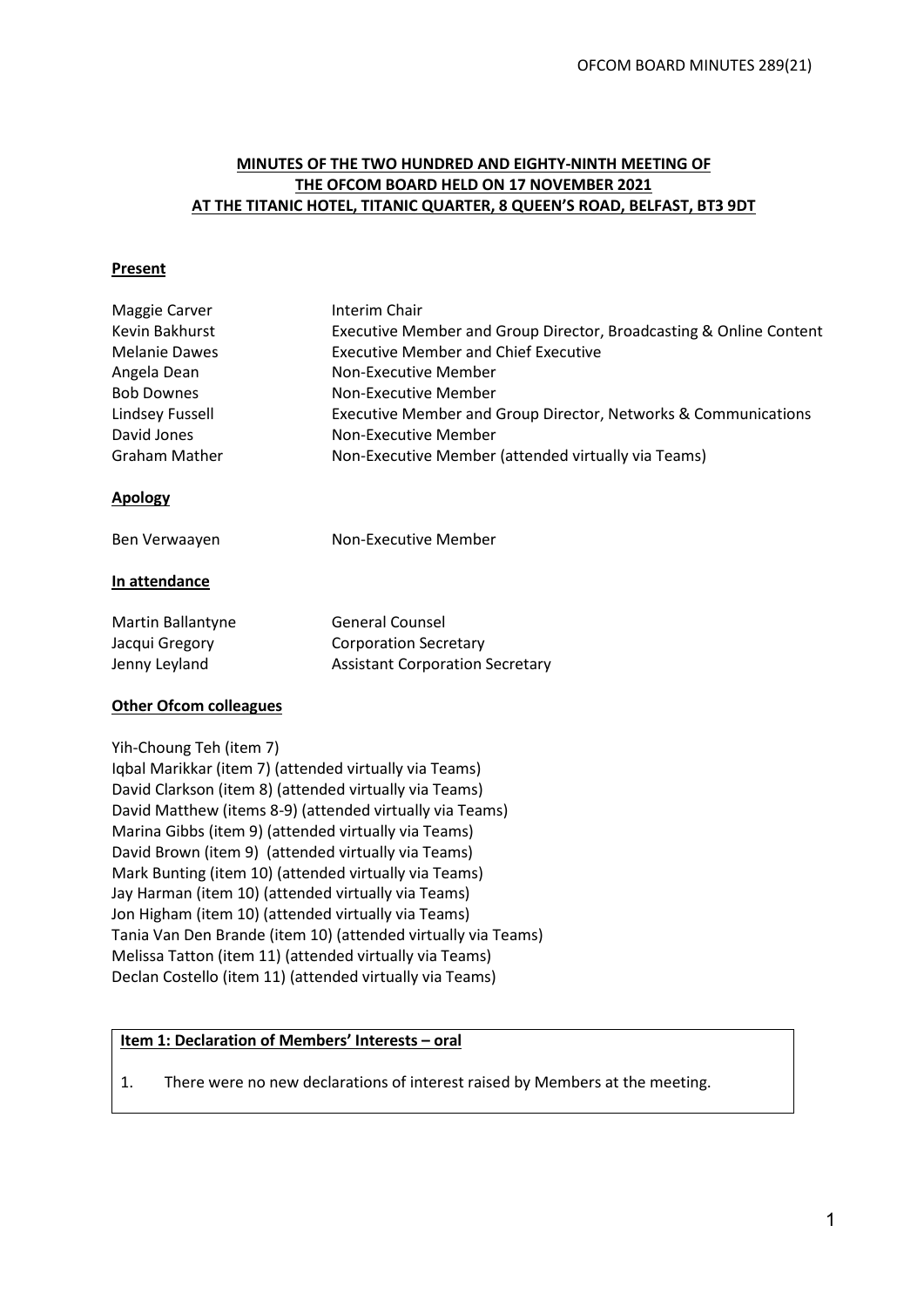#### **Item 2: Chair's Report**

2. Opening remarks: Maggie Carver welcomed all to the meeting. She referred to matters discussed at recent meetings with the Chairs of ITV and of the Financial Conduct Authority and with the incoming Chair of BT.

3. Non-Executive Ofcom Board Member Appointments: An update on Non-Executive Board Member appointments had been included in the action points note which had been provided ahead of the meeting. The advertising campaign for the current vacancy on the Ofcom Board was originally due to close on 10 November. DCMS had advised that the campaign was being extended until 24 November 2021 to allow time for additional outreach and networking with the aim being to attract a more diverse field. The recruitment for the new Ofcom Chair had gone live with the advertising campaign due to close on 29 November 2021 and interviews expected in December 2021. With regard to the appointment process for the Northern Ireland Board Member, the Secretary of State had signed the order in October 2021, which meant that the Statutory Instrument had come into force. DCMS lawyers had reviewed the draft Memorandum of Understanding from the Northern Ireland Executive and Ministerial approval was now awaited.

4. Channel 4 Corporation (C4C) Board Non-Executive Appointments/Reappointments: The Board discussed the current position regarding the Ofcom Board's recommendations on appointments and reappointments to the C4C Board which had been submitted for approval to the DCMS Secretary of State on 13 October 2021, a response to which was awaited. The Board also discussed the C4C Board Chair recruitment, which needed to commence imminently if Ofcom was to be in a position to make a recommendation for a new Chair to the Secretary of State in advance of Charles Gurassa's departure on 27 January 2022. The Board **AGREED** to proceed to commence the recruitment process for the C4C Chair position on 19 November 2021, as this would enable Ofcom to explore the extent of interest in the role, and to put forward options to the Secretary of State for her consideration as the current Chair's tenure came to an end. The Board considered being in a position to provide such options to the Secretary of State was likely to be in the best interests of C4C, for reasons of continuity and would properly discharge the role that Ofcom had been given by Parliament. In deciding to commence the recruitment process, the Board noted that depending on the timing of the Ofcom Chair appointment, and the outcome of the Government's privatisation consultation, the final interview stage for the C4C Chair appointment could be paused to allow time for the new Ofcom Chair to be involved if that was considered appropriate.

5. National Advisory Committees (NACs): Following previous Board discussion about whether there might be a need to review the remit of the NACs, the Chair provided an update on the position reached at a meeting held on 8 November 2021 involving each of the Board Members who represented the interests of the Nations and certain Executives. The primary role of the NACs was to provide advice to Ofcom, and a key objective was to ensure the process for the provision of that advice was as efficient and effective as possible. As the NAC Members were appointed by and paid fees by Ofcom, from an external perspective, it was likely that any views they expressed could be regarded as the views of Ofcom when responding to third party consultations. Therefore, it was considered that guidance be provided to the NACs that, if they wished to contribute to third party consultations, it would be helpful if they consulted Ofcom (via the relevant Nations Director and Ofcom Board Member) so that Ofcom could be made aware ahead of any consultation response submission being made, so that there were no surprises. This was particularly important on issues where Ofcom might have a statutory role in the process. It was expected that the focus of any such contributions should be on their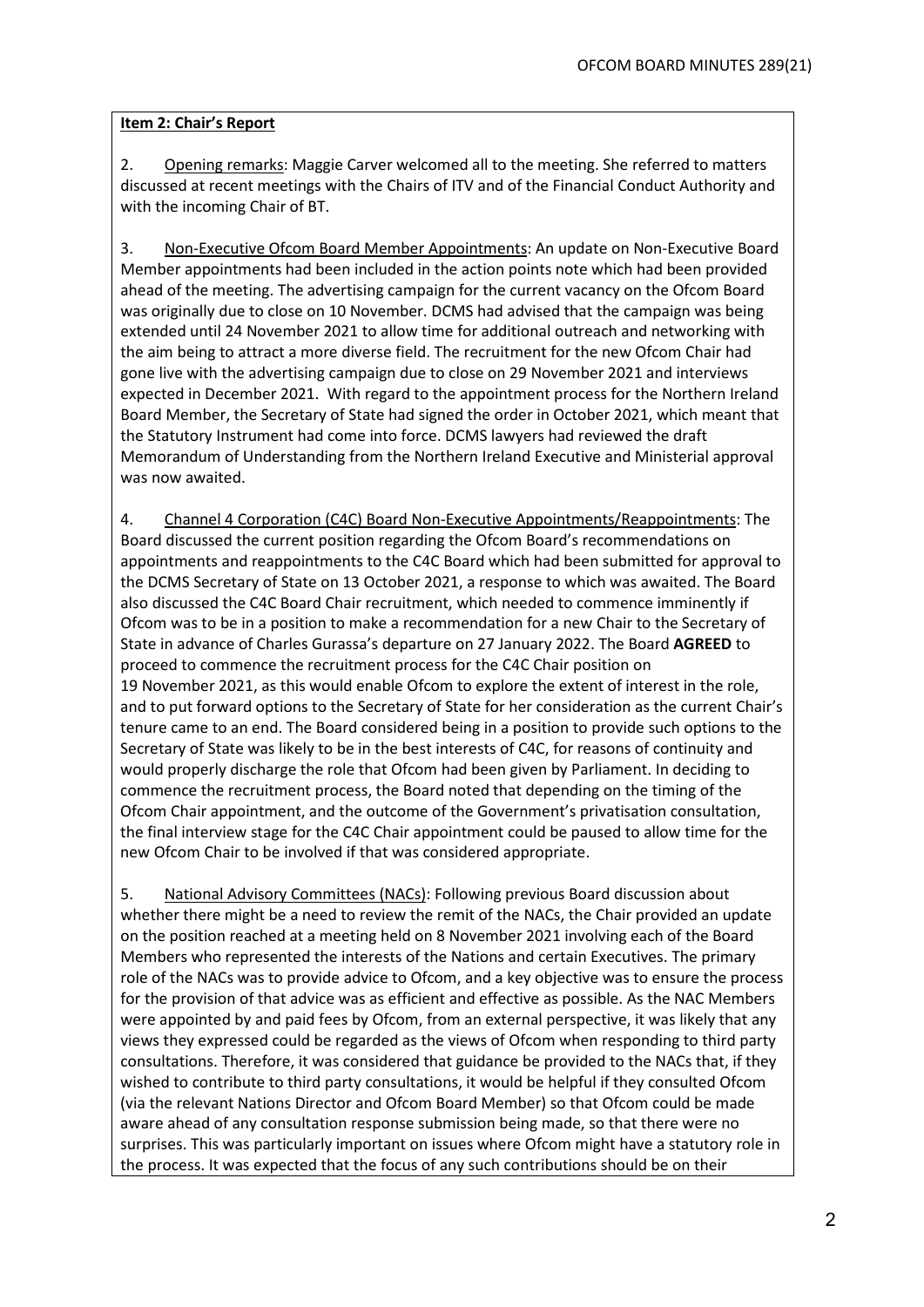particular nation's perspective. A meeting between the NAC Chairs, the Chief Executive and Interim Chair had been arranged for 30 November 2021 at which the Chair and Chief Executive would discuss this matter with the Chairs of the NACs, following which a letter would be sent setting out clear guidelines. In response to a question raised by the Board, it was noted that a pre-meeting was taking place between the NAC Chairs and the Nations Directors on 23 November 2021.

## **Item 3: Minutes of the meeting held on 20 October 2021 and Matters Arising – Board Minutes 288(21) and Note of Action Points**

6. The minutes of the Ofcom Board meeting held on 20 October 2021 were **APPROVED** for signature by the Chair as an accurate record.

7. A summary of progress against action points had been circulated. Status updates against each of the actions as set out in the summary were duly **NOTED**.

# **Item 4: Chief Executive's Report – Board Paper 99(21)**

8. Melanie Dawes presented her report and provided an update on recent developments, including speculation about a potential takeover of BT by Altice and possible scenarios if that were to come to fruition. Melanie Dawes reported on recent meetings with Vodafone and with Royal Mail.

9. BBC: On 29 October 2021, Sir Nicholas Serota had published his review of the BBC's editorial processes, governance and culture, which the BBC Board had commissioned following Lord Dyson's Panorama report in May 2021. The report contained 10 recommendations for how the BBC could improve in areas of impartiality, editorial standards and whistleblowing. Ofcom had welcomed the report and would be working to ensure that the BBC took full account of its findings. Some of the themes would be picked up in Ofcom's annual report on the BBC's performance which was due to be published in December 2021.

10. Online Safety: On 1 November 2021, Melanie Dawes and Richard Wronka had given evidence to the Joint Scrutiny Committee for the Draft Online Safety Bill.

11. Digital Regulation Cooperation Forum (DRCF): Gill Whitehead had taken up her appointment as Chief Executive of the DRCF on 14 November 2021.

12. Government Spending Review: Following completion of the Government spending review, work was being done to identify both cost pressures and efficiencies in preparation for setting the 2022/23 budget within the new cap. The Board would see the draft budget and three-year business plan at the 9 February 2022 Board meeting.

13. The Board **NOTED** the report from the Chief Executive.

## **Item 5: Executive Director Updates – oral**

14. Lindsey Fussell reported that the Telecoms Security Bill was due to receive Royal Assent imminently. The next step would be for the Codes of Practice setting out the detailed requirements to be laid before the House of Commons. An update on Ofcom's readiness to implement the Telecoms Security Requirements (TSR) would be provided to the Board early in 2022. Lindsey Fussell referred to the news announced earlier on the day of the meeting that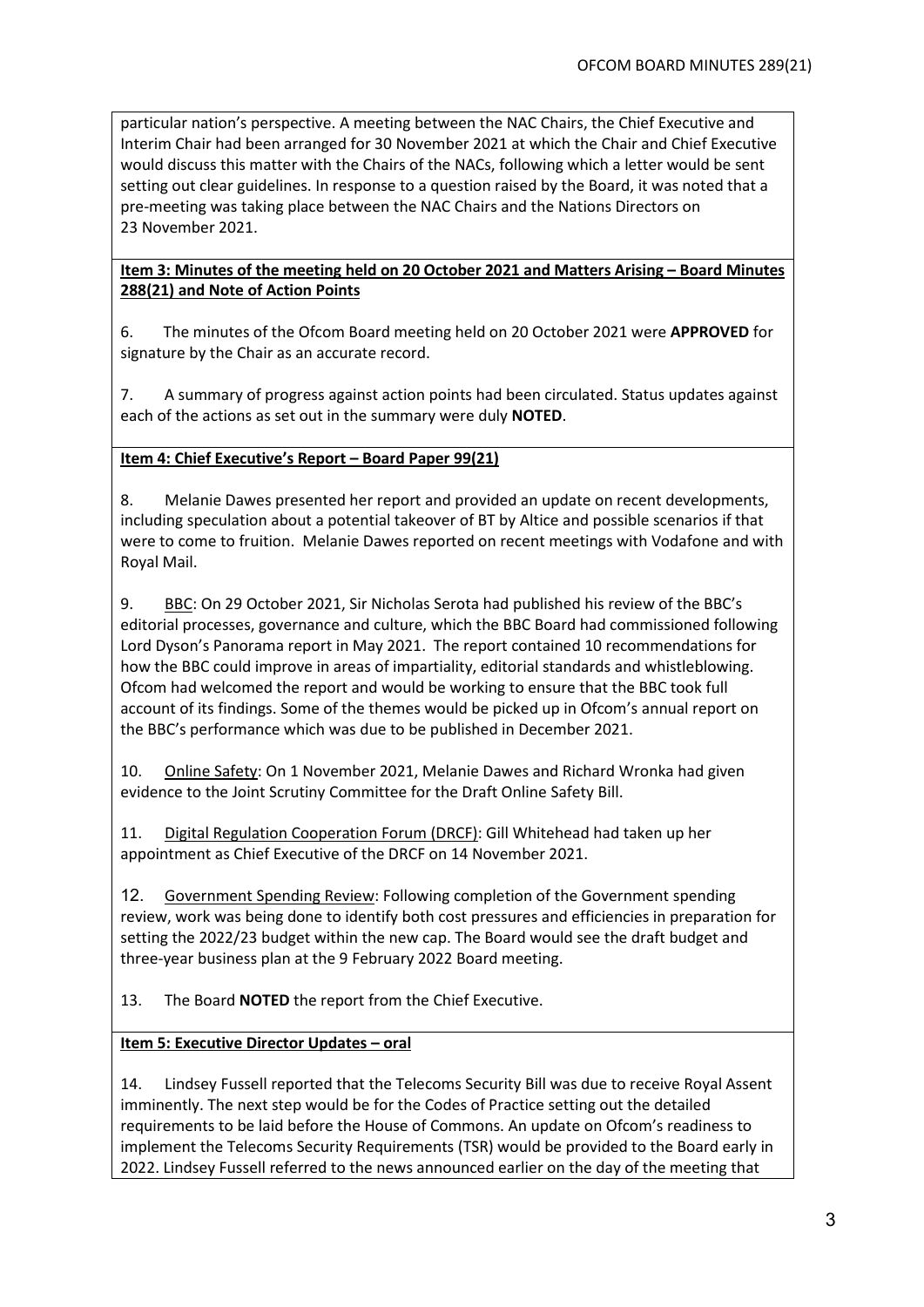the Consumer Prices Index (CPI) had risen by 4.2 per cent in the 12 months to October 2021, and the implications of that for the level of annual price increases to be announced by the telecommunications operators in the coming months.

15. Kevin Bakhurst referred to a number of forthcoming publications relating to the BBC. The Chairman and Director General of the BBC were due to attend the next Ofcom Board meeting on 15 December 2021 meeting.

16. Martin Ballantyne reported that RT had decided to seek permission direct from the Supreme Court to appeal the judgement by the Court of Appeal which had dismissed RT's appeal of the Divisional Court's judgment which upheld Ofcom's decision that seven programmes on RT were in breach of the due impartiality rules in the Broadcasting Code, and Ofcom's decision to impose a statutory sanction of £200k. The High Court had granted permission for SCML's claim for a judicial review of Ofcom's sanction decision, which imposed a financial penalty of £125k on SCMA following Ofcom's finding of five due impartiality breaches on the CGTN service.

17. The Board **NOTED** the updates presented orally at the meeting.

## **Item 6: Reports from Non-Executive Members – oral**

18. The Board **NOTED** the oral reports from Non-Executive Members.

**Item 7: Ofcom Plan of Work**

Item 7.1: Review of Delivery Against the Plan of Work 2021/22 – Board Paper 101(21)

19. The Board had been provided with a summary of the main activities and associated strategic outcomes for the first half of 2021/22 across policy, programmatic, and operational work. Annex 1 to Board Paper 101(21) contained a detailed table setting out (i) progress in delivering priority projects; and (ii) how far those projects were expected to deliver the desired strategic outcomes. The paper also included an overview of key lessons learnt from the review of the first half of 2021/22, which would be considered in formulating the Plan of Work for 2022/23.

20. During discussion, issues discussed and **NOTED** included the following:

- The challenges of recruiting to fill roles ahead of Ofcom taking on additional responsibilities.
- The need to provide an increased focus on deprioritising some work in order to manage resources – either stopping or rescheduling planned work and also using more automation where appropriate. That focus would come through in the threeyear business plan which the Board would see at the 9 February 2022 Board meeting.

21. The Board **NOTED** the update provided in Board Paper 101(21).

Item 7.2: Ofcom Plan of Work 2022/23 – Board Paper 100(21)

22. The proposed Plan of Work for 2022/23 followed broadly the same structure as for 2021/22. The proposed key themes and projects were set out in Board Paper 100(21).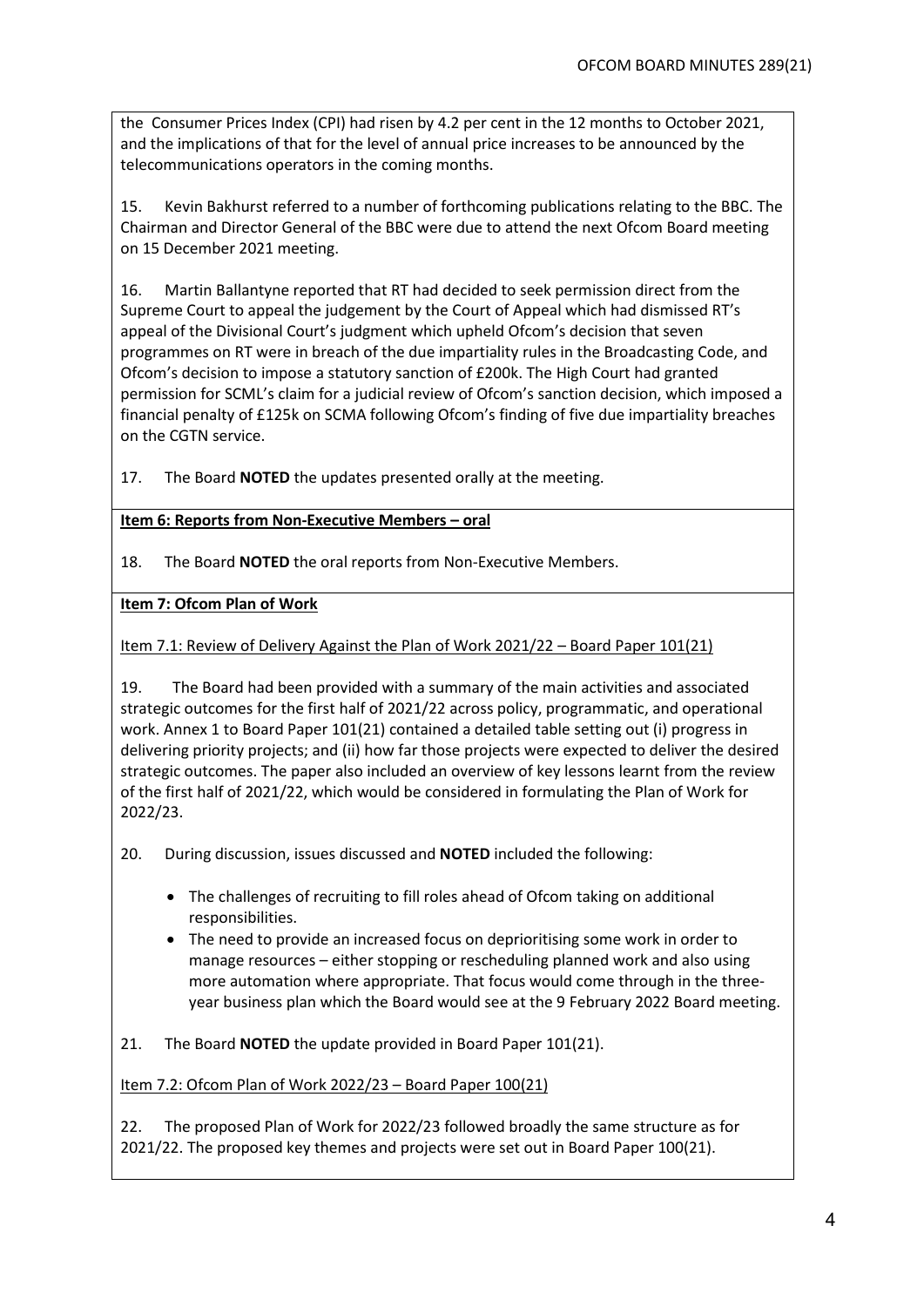- 23. Comments made during discussion were **NOTED**, including the following:
	- In relation to the risk of the misuse of private data over networks, there was a need to think about the end to end value chain, where the risks might lie and who was responsible for addressing those risks. Reference was made to the value of engaging with the DRCF on this issue. The Network Resilience Strategy would be brought to the Board in the New Year.
	- The draft narrative for the media section referred to "increasingly strident voices" and a question was posed as to whether that reference was appropriate looking to the future.
	- The draft circulated with the papers for the meeting proposed changing the current theme of "Fairness for customers" to "Empowering and protecting consumers". A request was made by the Board to consider retaining the reference to "Fairness for customers".
	- The Plan of Work should include reference to the work that was being done on developing sectoral strategies, and the work Ofcom was taking forward in partnership with others, including through the DRCF.
	- Depending on developments over the next few weeks, it might be appropriate to include reference to work relating to the Media Bill.
	- Given recent incidents involving the Bilsdale transmitter fire and loss of subtitling due to the problems at Red Bee Media, it was suggested that the reference to "internet we can rely on" should be broadened to "services we can rely on".
	- It would be helpful in considering the Plan of Work and the long list of projects it encompasses to have an indication of the governance route, and to highlight which issues were expected to include Board level consideration.
	- In preparation for taking on additional responsibilities including for online safety consideration had been given to how the work would be managed and a restructuring of the organisation had been undertaken in 2020. As part of the three-year business planning process, consideration should be given to whether further organisational changes were needed to deliver the work in prospect.
	- The Plan of Work should refer to a strategic approach being taken to determine the issues in which Ofcom should involve itself and those which it should not.

24. Following discussion, the Board **NOTED** the structure for the 2022/23 Plan of Work consultation and Strategic Themes, as set out in Board Paper 100(21). The draft Plan of Work would be published for consultation in December 2021.

# **Item 8: Wholesale Fixed Telecommunications Market Review 2021-26: Update – Board Paper 102(21)**

25. The objectives of the package of decisions published by Ofcom on 18 March 2021 in the Wholesale Fixed Telecommunications Market Review 2021-26 Statement were to support investment in full-fibre networks from BT and alternative network providers, whilst protecting consumers during the transition from a copper to a fibre-based infrastructure. Board Paper 102(21) provided an update on developments in the market since the publication of the Statement.

26. During discussion, the Board **NOTED** that, if a network operator were to fail, currently there were no provisions for a supplier of last resort or a special administration regime. Whist Government was responsible for changing the legislation in this area, Ofcom could recommend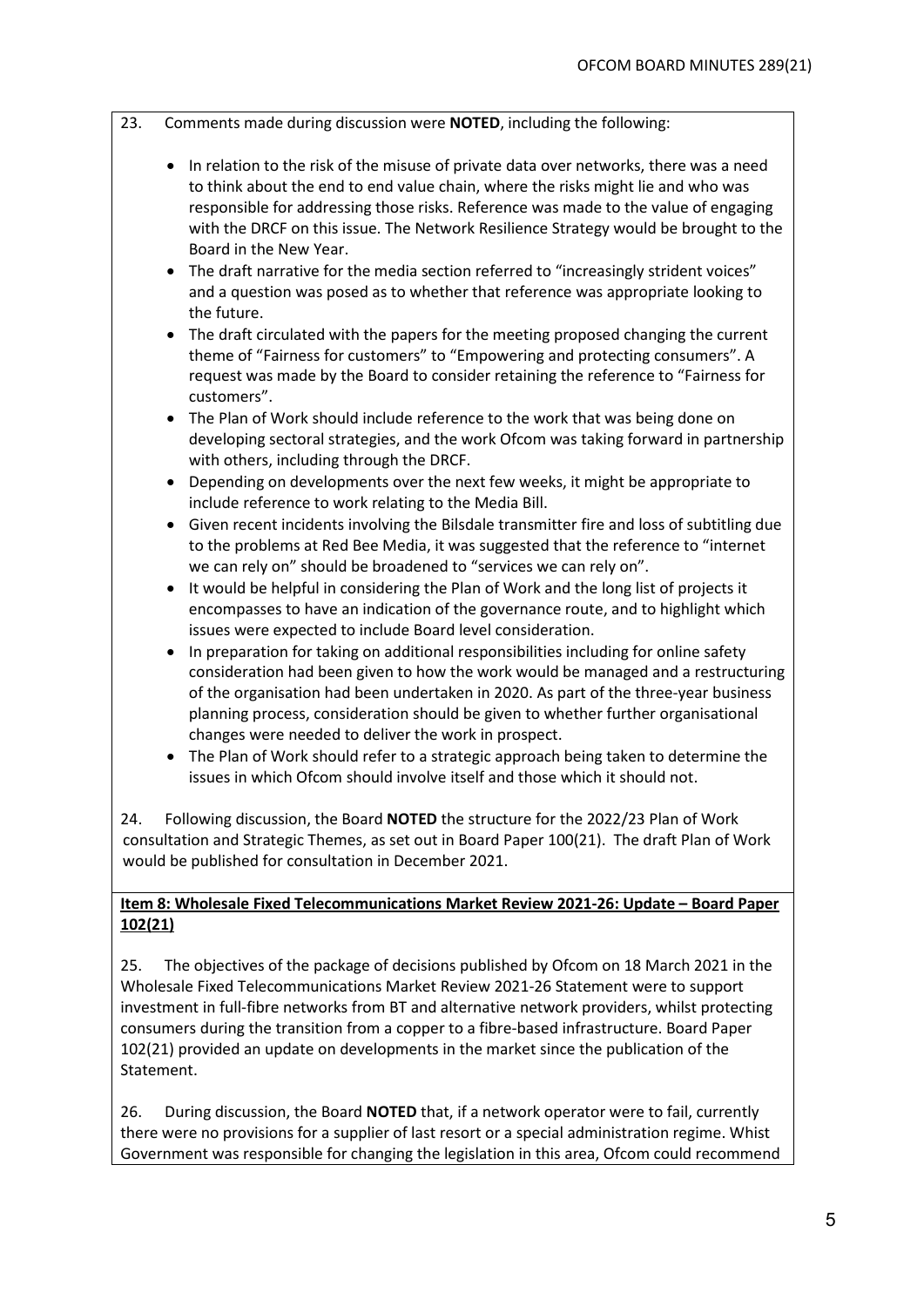a change and would ultimately be responsible for implementing it. This was **NOTED** as an issue to be scheduled for future Board discussion.

- 27. The Board:
	- **NOTED** the update provided in Board Paper 102(21) and orally on the deployment of gigabit capable networks, future build plans and investor sentiment, since the publication of the Wholesale Fixed Telecommunications Market Review 2021-26 Statement on 18 March 2021; and
	- **NOTED** the future approach to the work of the Openreach Monitoring Unit (OMU) in recognition that stakeholder concerns now went beyond the BT Commitments.

**Item 9: Strategic Approach to Regulating Postal Services for the Five-Year Period (2022-2027) and Annual Monitoring Report 2021 – Board Paper 103(21)** 

28. Board Paper 103(21) provided the Board with an update on Royal Mail's financial position and set out the proposed approach to regulating the postal sector for the period 2022- 2027.

29. Following discussion, the Board **AGREED** the recommendations as set out in Board Paper 103(21), namely:

- A strategic approach to postal market regulation, which aimed to achieve the objectives of a sustainable universal service that meets users' needs and a competitive parcels market that delivers good outcomes for customers.
- The high-level narrative and approach for the regulation of post for the next fiveyear period (from 2022-2027), including:
	- o stability in Ofcom's regulatory approach to give Royal Mail the certainty and commercial flexibility which provided the best opportunity for it to transform its business;
	- o strengthen Ofcom's approach to holding Royal Mail to account on efficiency performance; and
	- o support for end to end competition in the parcels market but with new targeted interventions where necessary to protect customers.
- The proposed positioning in the Annual Monitoring Report (AMR), particularly in regard to Royal Mail's financial sustainability, as summarised in Board Paper 103(21).

30. The Board **NOTED** that these proposals would be published in a consultation on the Review of Postal Regulation in December 2021, alongside the Annual Monitoring Report 2021. The Board **AGREED** to delegate final sign-off of the document to Lindsey Fussell, Luisa Affuso and Martin Ballantyne.

## **Item 10: Online Safety Regulatory Strategy – Board Paper 104(21)**

31. Board Paper 104(21) and its annexes set out the key strategic processes and frameworks to be used to make decisions in Ofcom's online safety regime once it was up and running, including where it was intended Ofcom should focus efforts and interventions. The paper also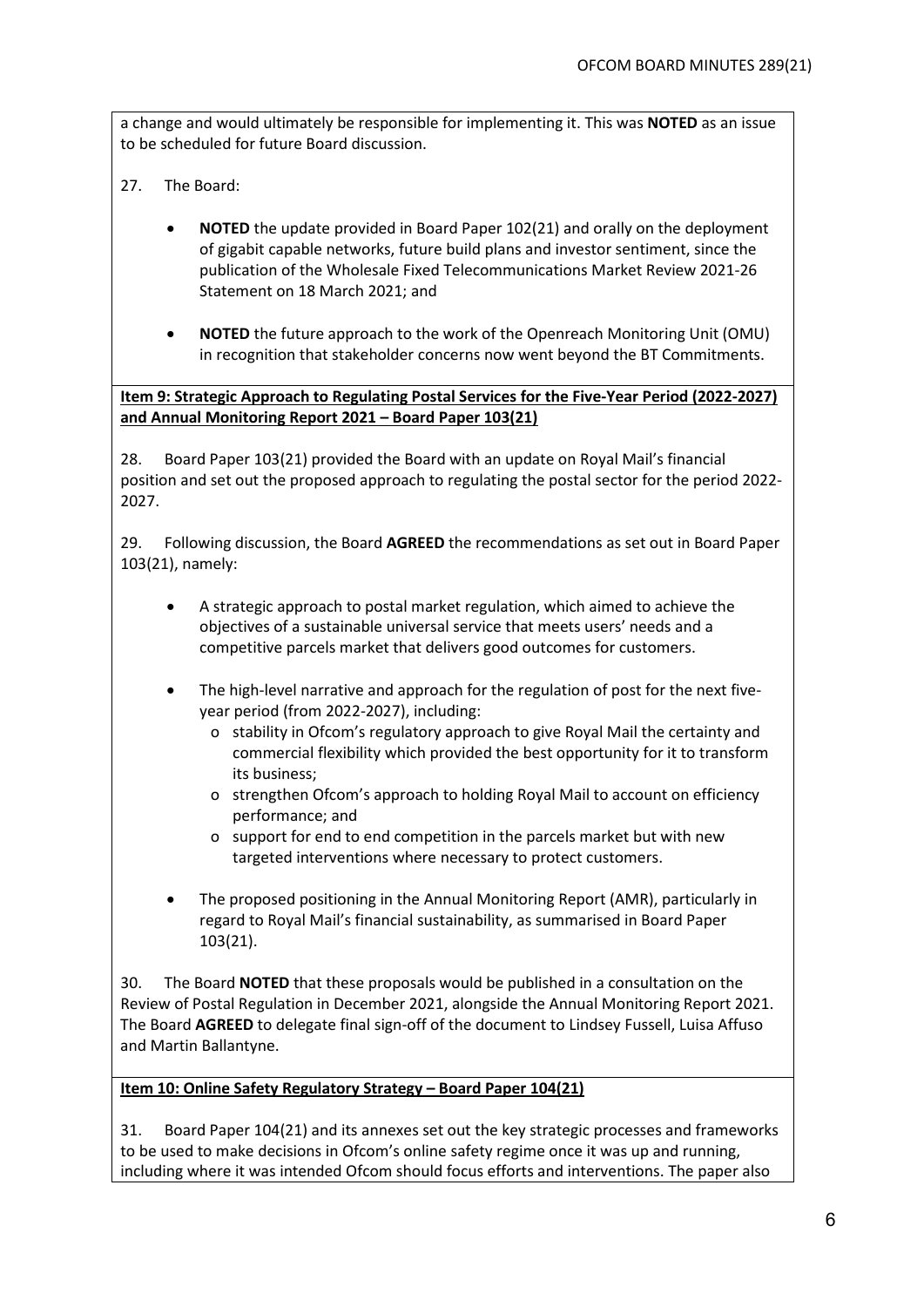provided an initial hypothesis about the specific areas that might be targeted in the early years of the regime, and explained how the strategy would inform next steps, particularly around operational planning, external engagement and building an evidence base to support the regime when it was in operation.

- 32. Comments made during discussion were **NOTED**, including the following:
	- The analysis identified (in no particular order) five of the most prominent harms which were currently the focus of attention. There was consensus during discussion that addressing the protection of children online should be a key priority, without neglecting other forms and sources of harm. Government and Parliament would play a key role in defining priority harms.
	- Comments were noted about the difficulty of being effective in addressing disinformation.
	- In prioritising activity consideration should be given to what was likely to succeed in making an impact in the areas of greatest harm, noting that this would be an iterative process based on evidence gained over time.
	- The strategic approach suggested that the initial focus would be on supervisory engagement on high-reach, high-risk services. This would be combined with the deployment of systems to identify, monitor and address harm in the long tail. Comments were made that it would be important in considering priorities to keep in mind the harms that might emerge from the smaller players, particularly bearing in mind their user base (eg, where that might be children) and their attitude to identifying and mitigating risks and also potentially criminality.
	- There was some discussion of the approach to engaging with services operated by software companies not primarily concerned with content. It was noted that currently the Online Safety Bill included a requirement for platforms to undertake a risk assessment, including taking account of the user perspective.
	- Consideration would be given to the right time to publish an externally facing version of the strategy.
	- The executive was working on the overall operating model and organisational design for the Online Safety Group and that would be shared with the Board in due course.
	- Reference was made to the importance of developing the evidence base.
	- Reference was made to the importance of learning from the experience of others around the globe through collaboration, and examples were given of the engagement that was already taking place.
	- A paper on Ofcom's media literacy strategy approach was due to be published in December 2021.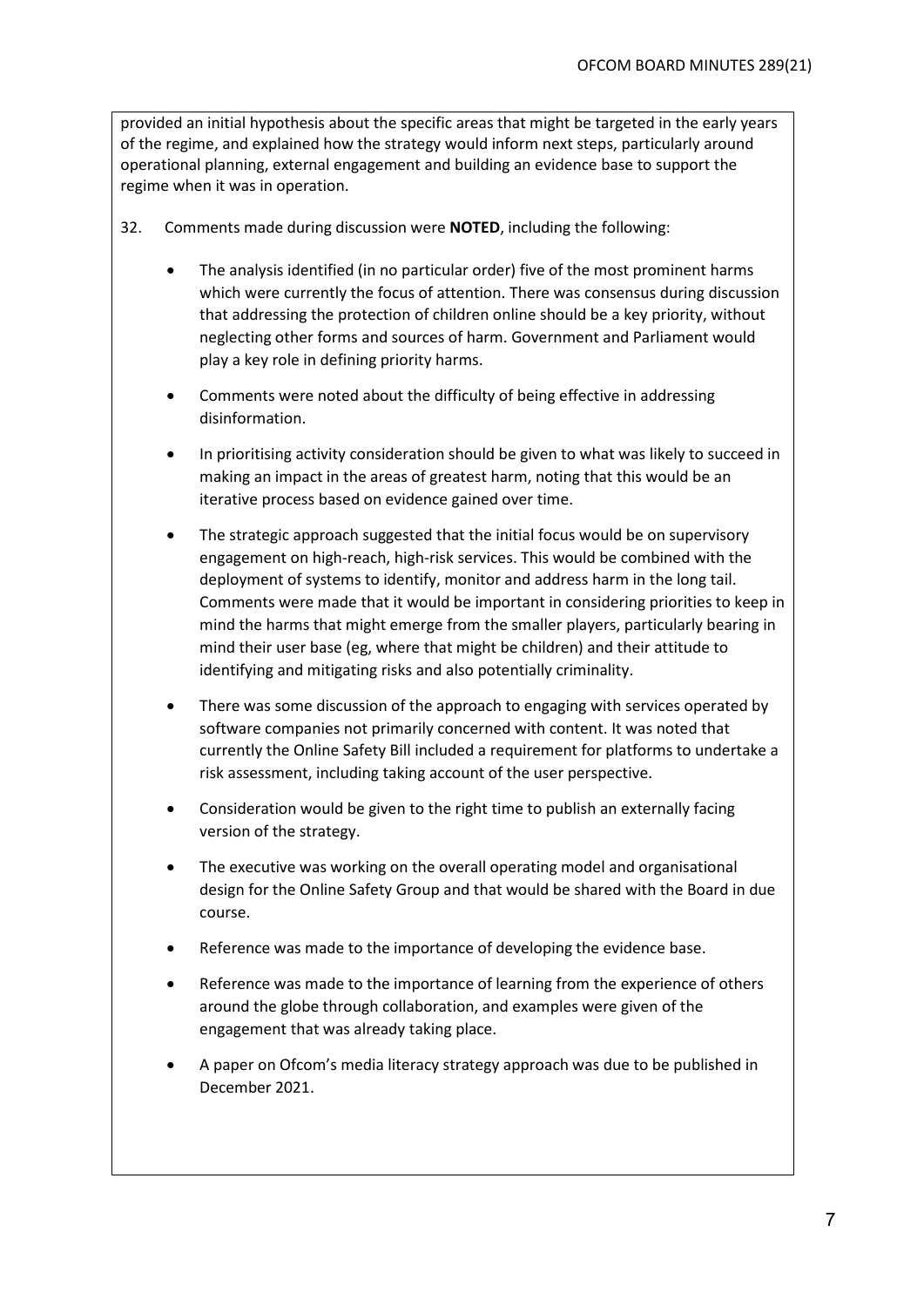#### 33. The Board:

- **NOTED** the strategic approach described in Board Paper 104(21), the attached slides (Annex 2) and the full strategy document (Annex 1), and the key frameworks that the executive proposed to use to drive future decision-making in the Online Safety regime, based on the "Strategic Choice Framework"; and
- **APPROVED** the documents referenced in the preceding resolution as the basis for further work and operational planning, recognising that the strategy would continue to evolve in response to changes in the draft Bill and as more was learnt about harms and in-scope companies' responses to them.

# **Item 11: Project Diamond Contract Award Recommendation (Procurement of ICT Services Contract) – Board Paper 105(21)**

34. Project Diamond was a re-procurement exercise for ICT Services, to be awarded to a single provider for up to six years from 1 May 2022 (four years, with a potential extension of two years). The Ofcom Board had been briefed on the project at the Board meeting held on 26 May 2021, when the Board agreed to delegate all pre-contract award scrutiny to the Risk and Audit Committee (RAC), with the formal decision for the contract award to be presented to the Ofcom Board for approval. (In accordance with Ofcom's Corporate Governance Framework, approval of any contract value in excess of £5,000,000 was a Board reserved matter.)

35. The Board **NOTED** that the evaluation of the tender submissions had been completed. The recommendations set out in Board Paper 105(21) had been considered and endorsed by the Operations Board (meeting held on 2 November 2021); the Policy and Management Board (meeting held on 4 November 2021) and the Risk and Audit Committee (meeting held on 9 November 2021). Angela Dean, Chair of the Risk and Audit Committee, summarised the key areas that the Risk and Audit Committee had focused on at the meeting on 9 November 2021 and confirmed that the Committee was fully supportive of the recommendations as set out in Board Paper 105(21).

36. The Board:

- **APPROVED** the recommendation set out in Board Paper 105(21) to award the contract to Coforge for the provision of ICT Services following a competitive tender process. The Board **NOTED** that Coforge was the incumbent supplier.
- **NOTED** that Ofcom would be committed to a four-year initial term. The contract allowed for an optional two-year extension at Ofcom's discretion. The contract therefore had a maximum term of six years.
- **NOTED** that the contract also included the ability (on a non-exclusive basis) to award project work, as set out in Board Paper 105(21). The Board would approve the level of project expenditure each year as part of the annual budget approval process. It was not anticipated that all of this project budget would be spent with Coforge as the contract did not guarantee exclusivity for this work. The contract also included a sum as set out in Board Paper 105(21) to provide headroom to deliver yet un-scoped projects to meet future Online Safety or Telecoms security requirements.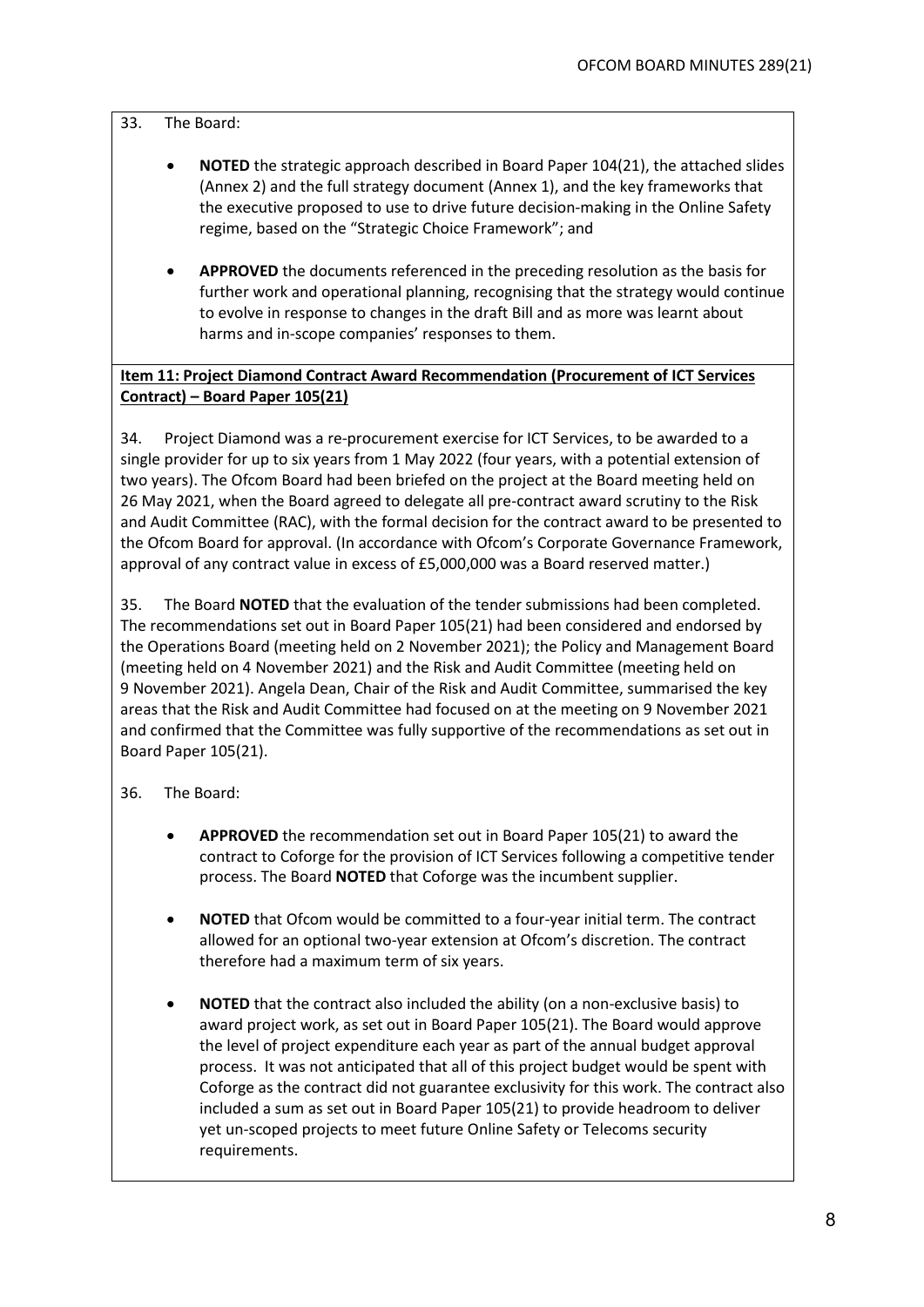• **NOTED** that overall, the maximum potential value of the contract was £44m (excluding VAT) over six years.

37. The Board thanked Melissa Tatton, Declan Costello and the team for the huge amount of detailed work that had been done throughout the procurement process.

# **Item 12: National Advisory Committee for Northern Ireland: Extension of Chair and Member – Board Paper 106(21)**

38. The Board:

- **APPROVED** the extension of Carrie Matchett as Chair of the Advisory Committee for Northern Ireland for a further three months until 31 July 2022; and
- **APPROVED** the extension of Phil Flanagan as a Member of the Advisory Committee for Northern Ireland for a further seven months until 31 July 2022.

# **Item 13: Board and Committee Effectiveness Review Outcomes 2020/21 and Proposals for 2021/22 – Board Paper 107(21)**

- 39. The Board:
	- **REVIEWED** and **NOTED** the status of identified actions arising from the 2020/21 Board Evaluation Review undertaken, as set out in the Annex to Board Paper 107(21);
	- **AGREED** that the Board and Committee Effectiveness Review for 2021/22 should comprise a similar external review to that conducted for 2018/19 and 2019/20, with questions to be set by the Interim Board Chair (with the assistance of the Corporation Secretary and with input from the Chief Executive) with Lintstock Review Service being engaged for (i) the distribution and collation of questionnaire responses; (ii) follow up interviews; and (ii) the preparation of a report of key recommendations arising from their analysis of the responses received;
	- **AGREED** that, in accordance with the proposal submitted by Lintstock Review Service, follow-up interviews with Board Members (each for 30 minutes) be conducted by Lintstock to delve deeper into responses provided by Members to the questions referred to in the above recommendation; and
	- **AGREED** that the 2021/22 Board Effectiveness Review should be undertaken in January/February - rather than April/May 2021 as proposed in the paper – to provide a resource for the incoming Ofcom Chair.

## **Item 14: Information Items**

- 40. The Board **NOTED** the following information items:
	- Tackling Nuisance Calls and Scams: Explaining Ofcom's Strategy Board Paper 108(21)
	- Enforcement Team Update Board Paper 109(21)
	- Quarterly Performance Report Board Paper 110(21)